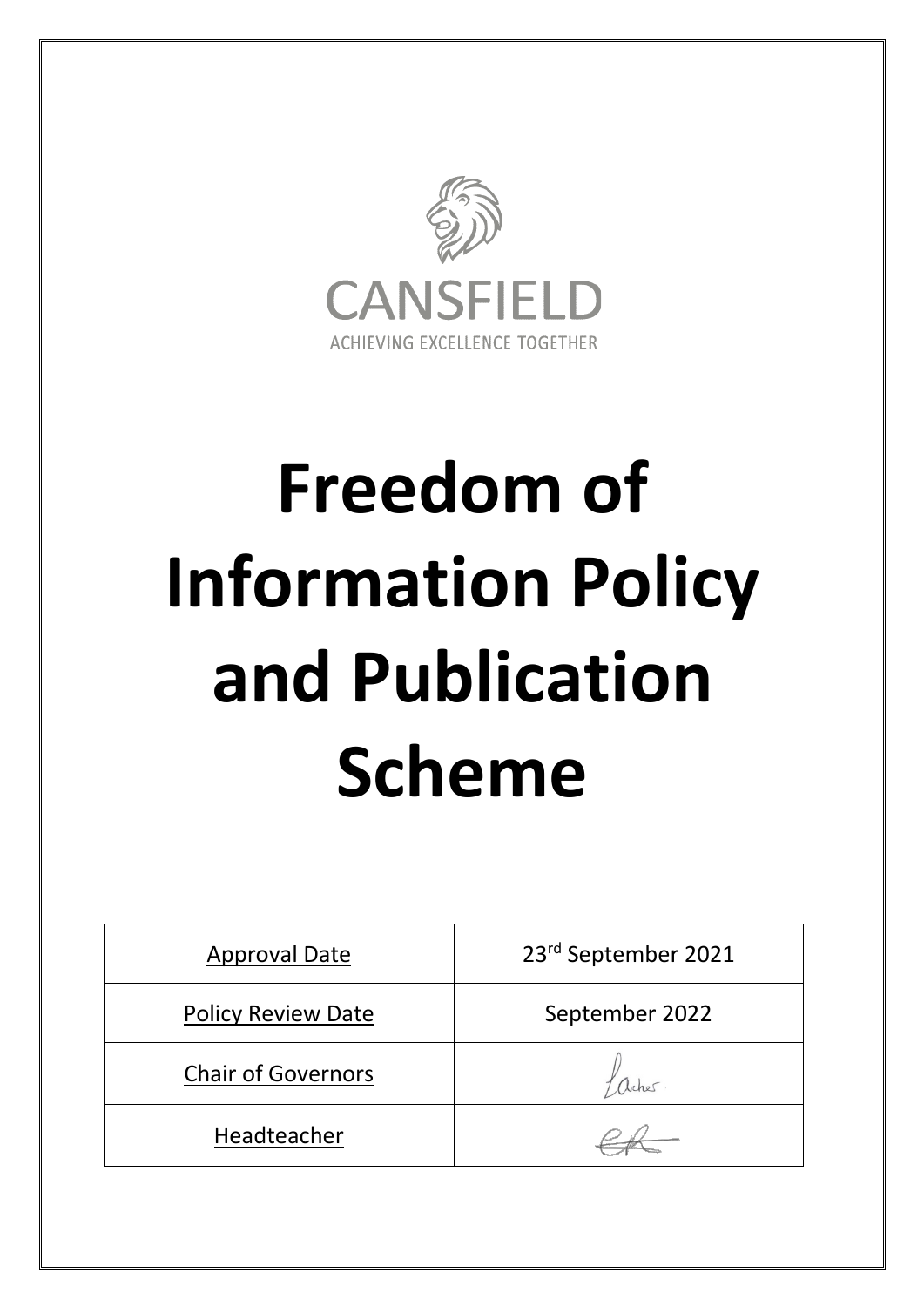## **1. Introduction**

The Freedom of Information Act 2000 gives individuals the right to access official information from public bodies. Under the Act, any person has a legal right to ask for access to information held by the school. They are entitled to be told whether the school holds the information, and to receive a copy, subject to certain exemptions. While the Act assumes openness, it recognises that certain information is sensitive. There are exemptions to protect this information.

Public Authorities should be clear and proactive about the information they will make public. For this reason, a publication scheme is available in this policy.

This policy does not form part of any individual's terms and conditions of employment with the School and is not intended to have contractual effect. This policy should be used in conjunction with the school's Data Protection Policy.

#### **2. Freedom of Information Requests**

Requests under Freedom of Information should be made to the Business Manager. However, the request can be addressed to anyone in the school; so all staff need to be aware of the process for dealing with requests.

Requests for information that are not data protection or environmental information requests will be covered by the Freedom of Information Act:

*Data Protection enquiries (or Subject Access Requests/SARs)* are requests where the enquirer asks to see what personal information the school holds about the enquirer. If the enquiry is a Data Protection request, the school's Data Protection Policy should be followed.

*Environmental Information Regulations enquiries* are those which relate to air, water, land, natural sites, built environment, flora and fauna, health, and any decisions and activities affecting any of these. These could, therefore, include enquiries about recycling, phone masts, school playing fields, car parking etc. If the enquiry is about environmental information, follow the guidance on the Department for Environment, Food and Rural Affairs (DEFRA) website.

Freedom of Information requests *must* be made in writing, (including email), and should include the enquirer's name, correspondence address (email addresses are allowed), and state what information they require. There must be enough information in the request to be able to identify and locate the information. If this information is covered by one of the other pieces of legislation (as referred to above), they will be dealt with under the relevant policy / procedure related to that request.

If the request is ambiguous and / or the school require further information in order to deal with your request, the school will request this further information directly from the individual making the request. Please note that the school do not have to deal with the request until the further information is received. Therefore, the time limit starts from the date that the school receives all information required in order to deal with the request.

The requester does not have to mention the Act, nor do they have to say why they want the information. There is a duty to respond to all requests, telling the enquirer whether or not the information is held, and supplying any information that is held, except where exemptions apply. There is a time limit of 20 school days (i.e. excluding school holidays) for responding to the request.

## **2.1 Information**

Provided all requirements are met for a valid request to be made, the school will provide the information that it holds (unless an exemption applies).

*Holding* information means information relating to the business of the school: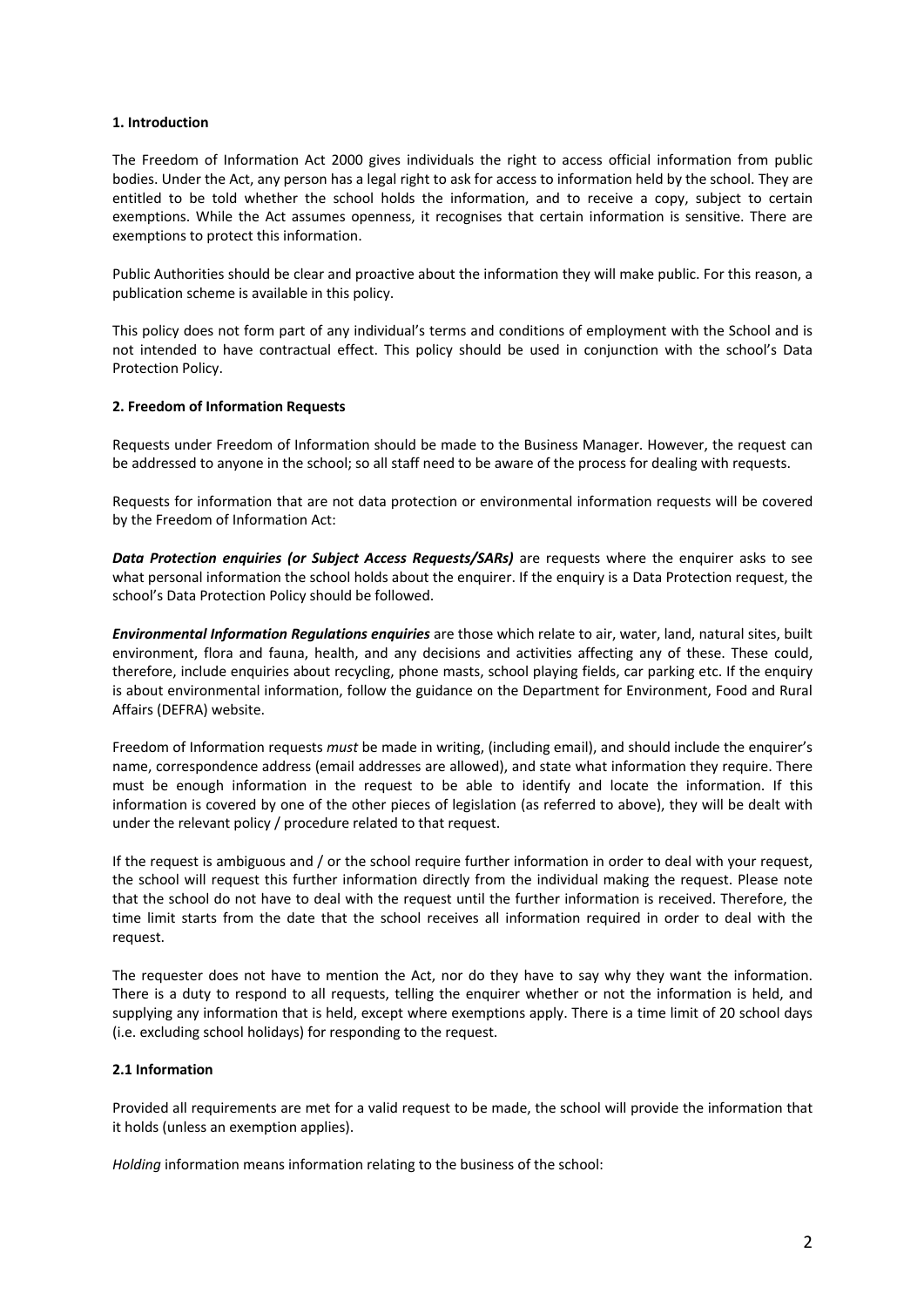- That the school has created; or
- That the school has received from another body or person; or
- Held by another body on the school's behalf.

Information means both hard copy and digital information, including email.

If the information is held by another public authority, such as the Local Authority, first check with them they hold it, then transfer the request to them. If this applies, the school will notify the enquirer that they do not hold the information and to whom they have transferred the request. The school will continue to answer any parts of the enquiry in respect of information it does hold.

When the school does not hold the information, it has *no duty to create or acquire it* just to answer the enquiry; although a reasonable search will be made before confirming whether the school has the information requested.

If the information requested is already in the public domain, for instance, through the Publication Scheme or on the school's website, the school will direct the enquirer to the information and explain how to access it.

The requester has the right to be told if the information requested is held by the school (subject to any of the exemptions). This obligation is known as the school's *duty to confirm or deny* that it holds the information. However, the school does not have to confirm or deny if:

- The exemption is an absolute exemption; or
- In the case of qualified exemptions, confirming or denying would itself disclose exempted information.

## **2.2 Vexatious Requests**

There is no obligation on the school to comply with vexatious requests. A vexatious request is one which is designed to cause inconvenience, harassment or expense rather than to obtain information, and would require a substantial diversion of resources or would otherwise undermine the work of the school. However, this does not provide an excuse for bad records management.

In addition, the school do not have to comply with repeated identical or substantially similar requests from the same applicant unless a reasonable interval has elapsed between requests.

## **2.3 Fees**

The school may charge the requester a fee for providing the requested information. This will be dependent on whether the staffing costs in complying with the request exceeds the threshold. The threshold is currently £450 with staff costs calculated at a fixed rate of £25 per hour (therefore 18 hours work is required before the threshold is reached).

If a request would cost less than the threshold, then the school can only charge for the cost of informing the applicant whether the information is held and communicating the information to the applicant (e.g. photocopying, printing and postage costs).

When calculating costs / threshold, the school can take account of the staff costs / time in determining whether the information is held by the school, locating and retrieving the information, and extracting the information from other documents. The school will not take account of the costs involved with considering whether information is exempt under the Act.

If a request would cost more than the appropriate limit (£450) the school can turn the request down, answer and charge a fee or answer and waive the fee.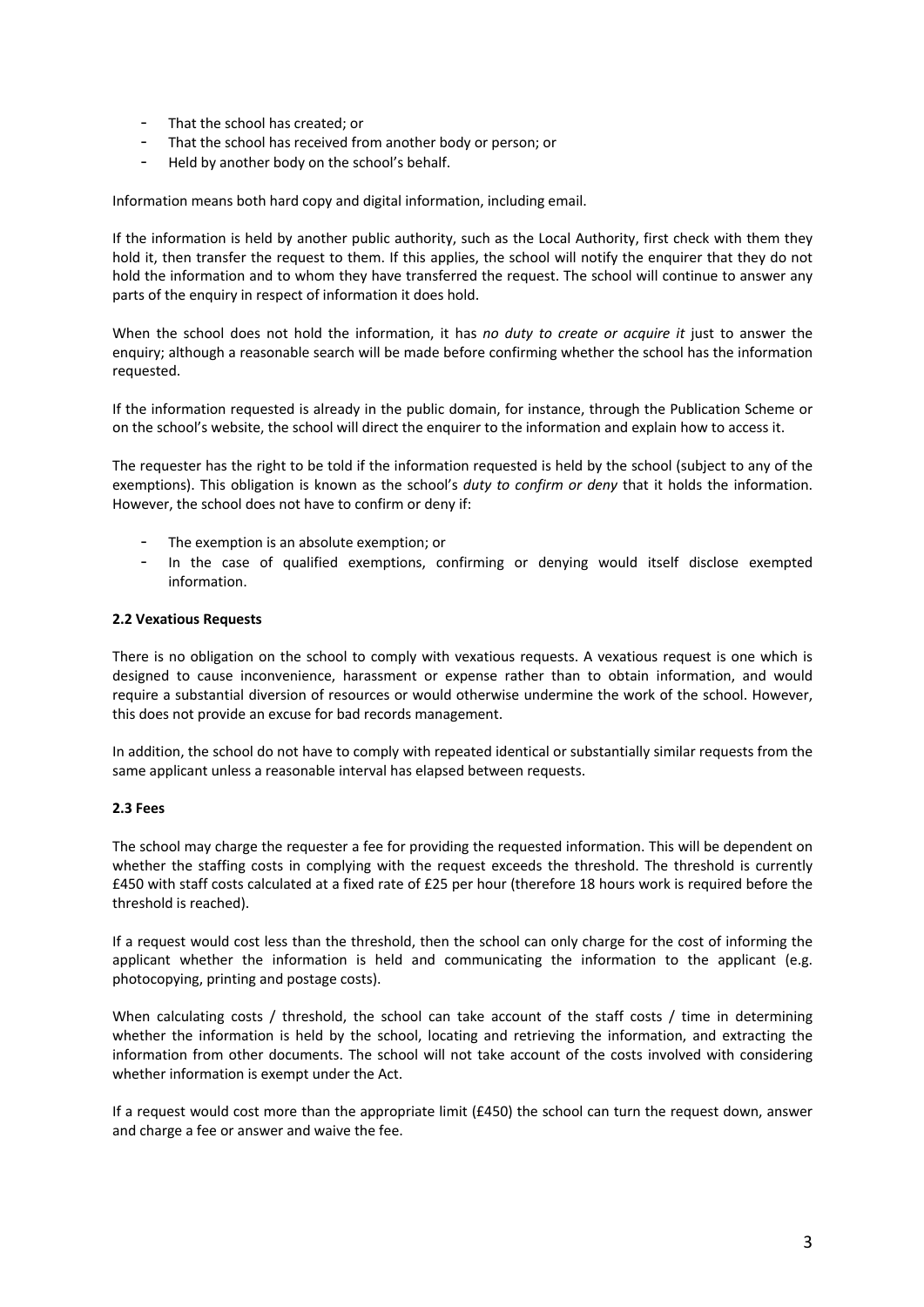If the school are going to charge, they will send the enquirer a fees notice. The school do not have to comply with the request until the fee has been paid. More details on fees can be found on the ICO website.

If planning to turn down a request for cost reasons, or charge a high fee, you should contact the applicant in advance to discuss whether they would prefer the scope of the request to be modified so that, for example, it would cost less than the appropriate limit.

Where two or more requests are made to the school by different people who appear to be acting together or as part of a campaign the estimated cost of complying with any of the requests may be taken to be the estimated total cost of complying with them all.

## **2.4 Time Limits**

Compliance with a request must be prompt and within the time limit of 20 school days (this does not include the school holidays or weekends) or 60 working days if this is shorter. Failure to comply could result in a complaint by the requester to the Information Commissioner's Office. The response time starts counting as the first day from the next working day after the request is received (so if a request was received on Monday 6<sup>th</sup> October the time limit would start from the next working day, the  $7<sup>th</sup>$  October). Where the school has asked the enquirer for more information to enable it to answer, the 20 school days start time begins when this further information has been received. If some information is exempt this will be detailed in the school's response.

If a qualified exemption applies and the school need more time to consider the public interest test, the school will reply in 20 school days stating that an exemption applies but include an estimate of the date by which a decision on the public interest test will be made. This should be within a 'reasonable' time.

Where the school has notified the enquirer that a charge is to be made, the time period stops until payment is received.

## **2.5 Third Party Data**

Consultation of third parties may be required if their interests could be affected by release of the information requested, and any such consultation may influence the decision.

Consultation will be necessary where:

- Disclosure of information may affect the legal rights of a third party, such as the right to have certain information treated in confidence or rights under Article 8 of the European Convention on Human Rights;
- The views of the third party may assist the school to determine if information is exempt from disclosure; or
- The views of the third party may assist the school to determine the public interest test.

Personal information requested by third parties is also exempt under this policy where release of that information would breach the Data Protection Act. If a request is made for a document (e.g. Governing Body minutes) which contains personal information whose release to a third party would breach the Data Protection Act, the document may be issued by blanking out the relevant personal information as set out in the redaction procedure.

## **2.6 Exemptions**

The presumption of the Freedom of Information Act is that the school will disclose information unless the Act provides a specific reason to withhold it. The Act recognises the need to preserve confidentiality and protect sensitive material in certain circumstances.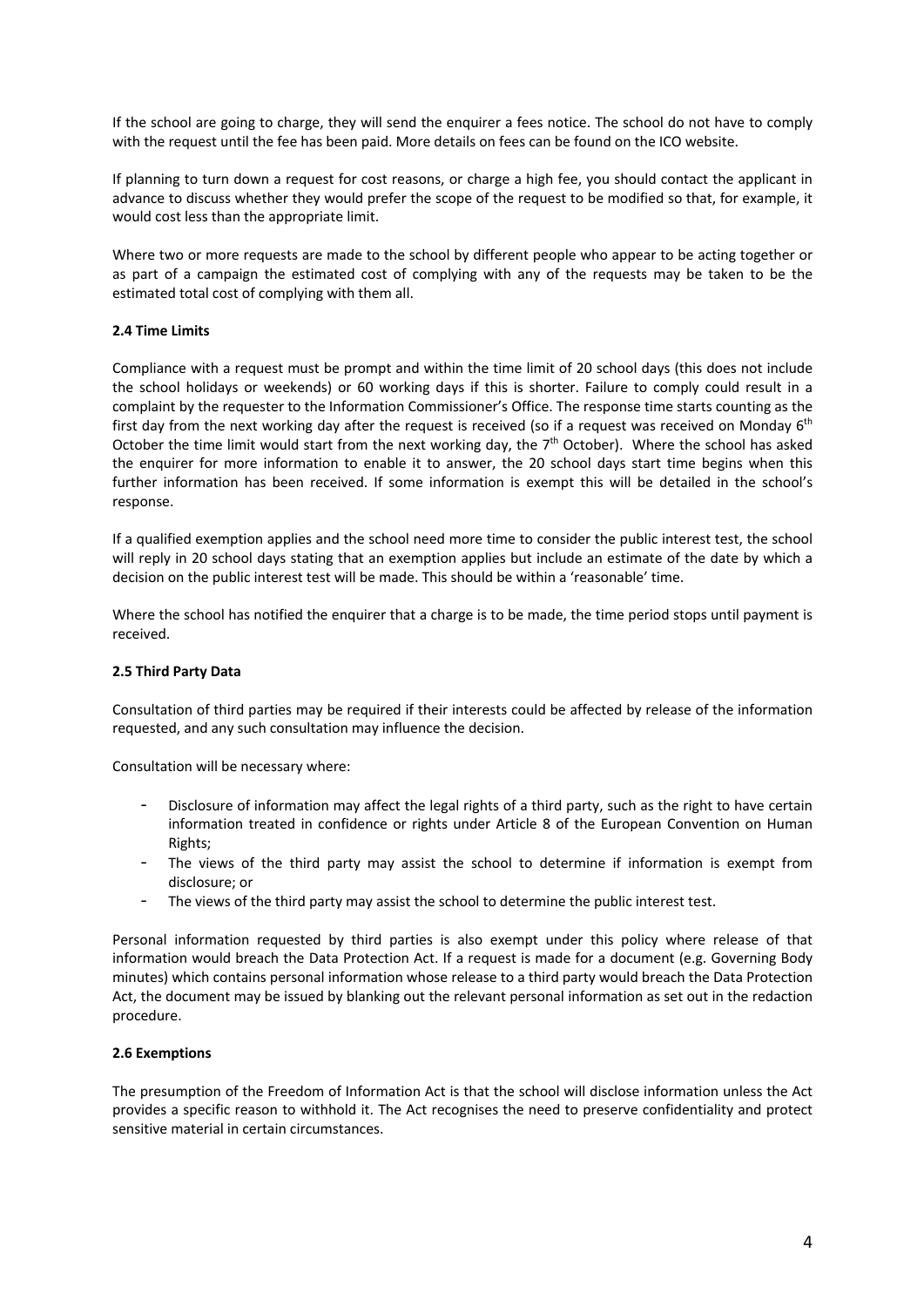The School may refuse all / part of a request, if one of the following applies:

- There is an exemption to disclosure within the act;
- The information sought is not held;
- The request is considered vexatious or repeated; or
- The cost of compliance exceeds the threshold.

A series of exemptions are set out in the Act which allow the withholding of information in relation to an enquiry. Some are very specialised in their application (such as national security) and would not usually be relevant to schools.

There are two general categories of exemptions:

- **1) Absolute**: where there is no requirement to confirm or deny that the information is held, disclose the information or consider the public interest; and
- **2) Qualified**: where, even if an exemption applies, there is a duty to consider the public interest in disclosing information.

## **2.6.1 Absolute Exemptions**

There are eight absolute exemptions set out in the Act. However, the following are the only absolute exemptions which will apply to the school:

- Information accessible to the enquirer by other means (for example by way of the school's Publication Scheme);
- National Security / Court Records;
- Personal information (i.e. information which would be covered by the Data Protection Act);
- Information provided in confidence.

If an absolute exemption exists, it means that disclosure is not required by the Act. However, a decision could be taken to ignore the exemption and release the information taking into account all the facts of the case if it is felt necessary to do so.

## **2.6.2 Qualified Exemptions**

If one of the below exemptions apply (i.e. a qualified disclosure), there is also a duty to consider the public interest in confirming or denying that the information exists and in disclosing information.

The qualified exemptions under the Act which would be applicable to the school are:

- Information requested is intended for future publication (and it is reasonable in all the circumstances for the requester to wait until such time that the information is actually published);
- Reasons of National Security;
- Government / international relations;
- Release of the information is likely to prejudice any actual or potential legal action or formal investigation involving the school;
- Law enforcement (i.e. if disclosure would prejudice the prevention or detection of crime, the prosecution of offenders or the administration of justice);
- Release of the information would prejudice the ability of the school to carry out an effective audit of its accounts, resources and functions;
- For Health and Safety purposes;
- Information requested is environmental information;
- Information requested is subject to legal professional privilege; and
- For commercial interest reasons.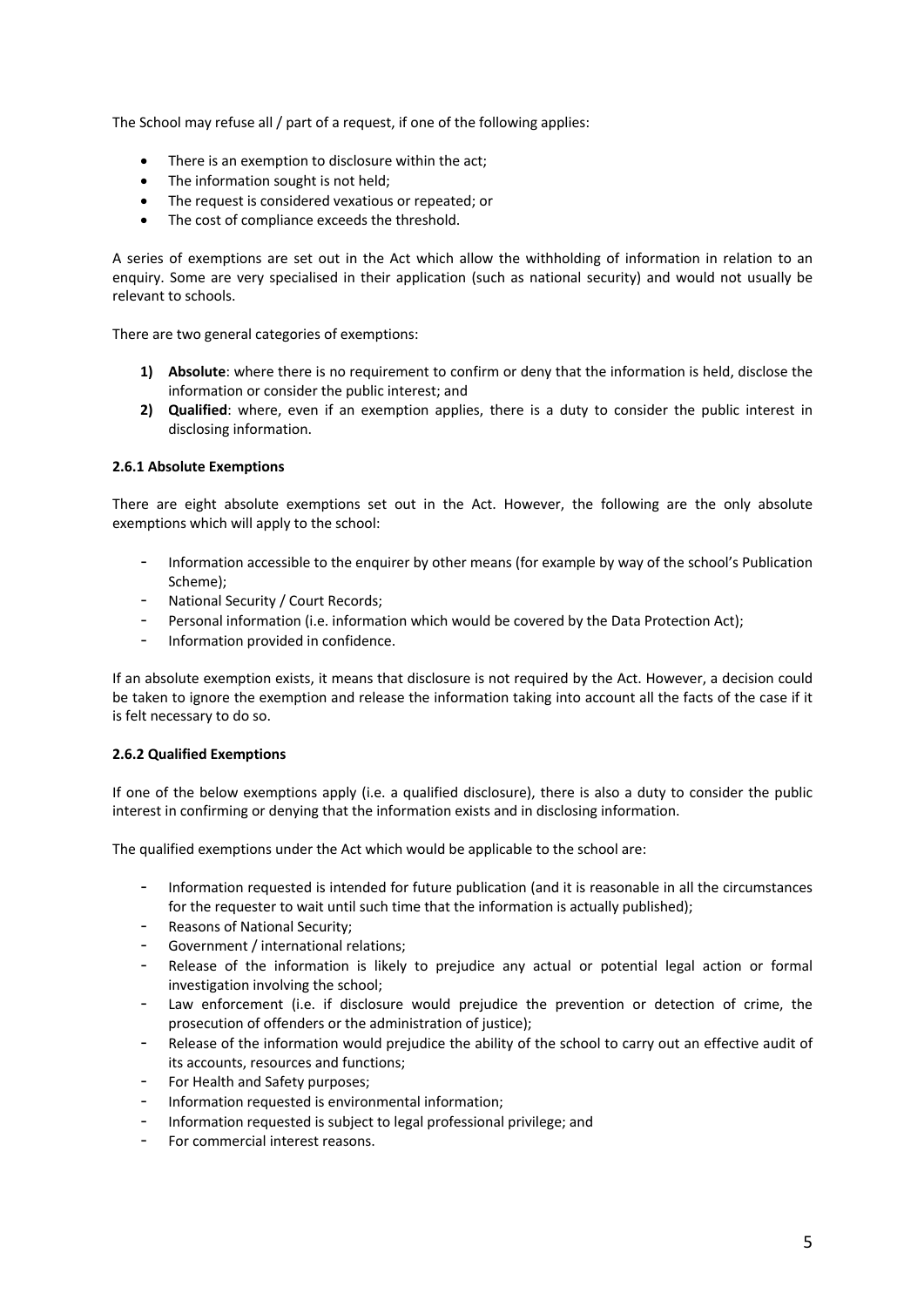Where the potential exemption is a qualified exemption, the school will consider the public interest test to identify if the public interest in applying the exemption outweighs the public interest in disclosing it.

In all cases, before writing to the enquirer, the person given responsibility by the school for dealing with the request will need to ensure that the case has been properly considered, and that the reasons for refusal, or public interest test refusal, are sound.

# **2.7 Refusal**

If it is decided to refuse a request, the school will send a refusals notice, which must contain

- The fact that the responsible person cannot provide the information asked for;
- Which exemption(s) apply;
- Why the exemption(s) apply to this enquiry (if it is not self-evident);
- Reasons for refusal: and
- The school's Complaints Procedure.

For monitoring purposes and in case of an appeal against a decision not to release the information or an investigation by the Information Commissioner, the responsible person must keep a record of all enquiries where all or part of the requested information is withheld and exemptions are claimed. The record must include the reasons for the decision to withhold the information.

## **3. Freedom of Information Publication Scheme**

#### **3.1 Introduction**

This publication scheme follows a model approved by the Information Commissioners Office.

This scheme is not a list of individual publications but rather a description of the classes of types of information that we are committed to publishing. This list is not an exhaustive list of all of the types of information that we publish. We try to proactively publish as much information as we can where the information would have a wider public interest.

This scheme does not include information that we consider to be sensitive, such as personal information, information prevented from disclosure by law or information about security matters.

## **3.2 Classes of Information**

There are six classes of information that we hold:

- Who we are and what we do
- What we spend and how we spend it
- What our priorities are and how we are doing
- How we make decisions
- Our policies and procedures
- The services we offer

#### **3.3 Making Information Available**

Information will generally be made available on the school website. Where it is not possible to include this information on the school website, or when an individual does not wish to access the information by the website the school will indicate how information can be obtained by other means and provide it by those means. This may be detailed in response to a request or within the scheme itself. This will usually be by way of a paper copy.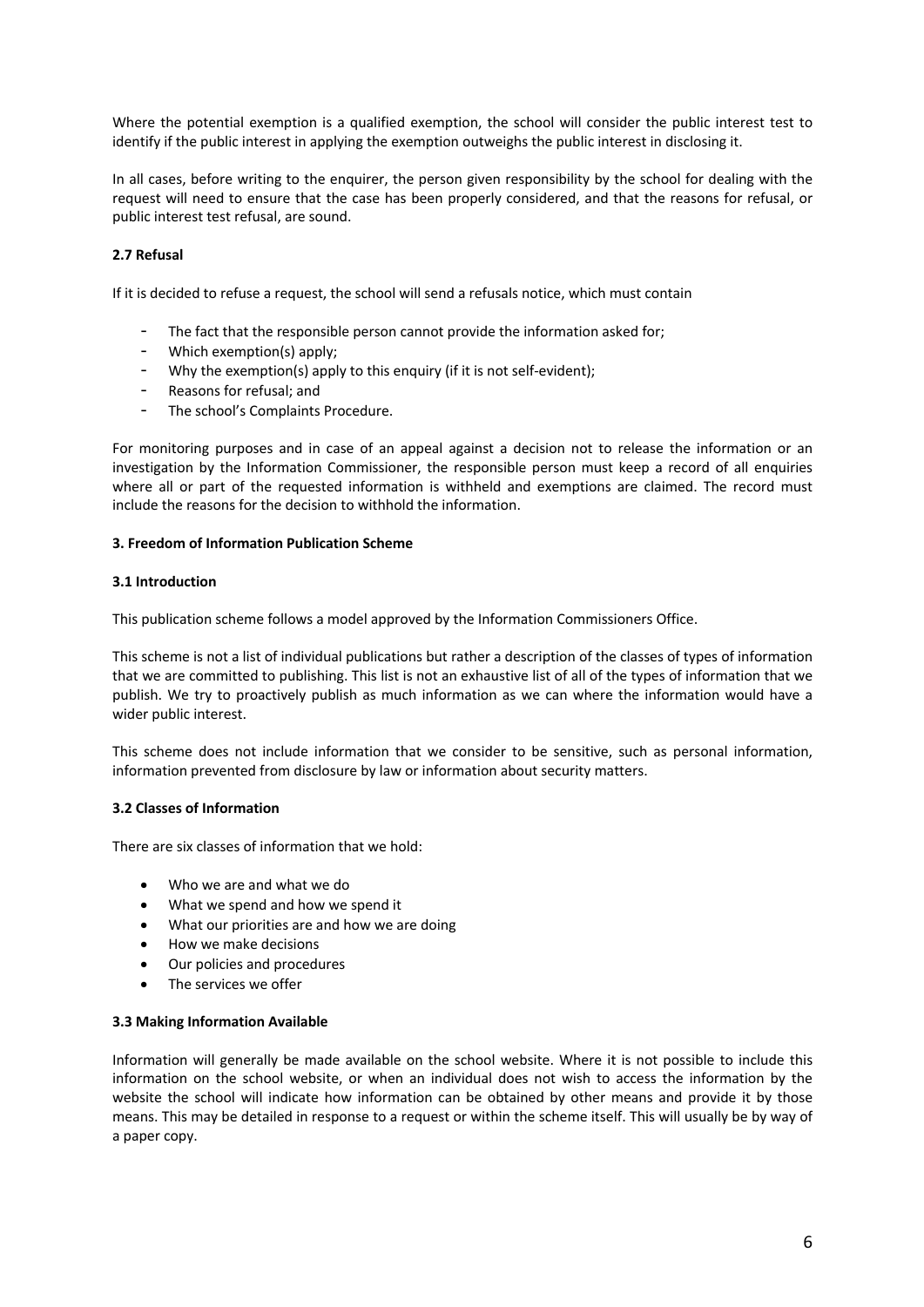In some exceptional circumstances, some information may be available only by viewing in person. Where this manner is specified, contact details will be provided. An appointment to view the information will be arranged within a reasonable timescale.

Information will be provided in the language in which it is held or in such other language that is legally required. Where we are legally required to translate any information, we shall do so.

# **3.4 Charges for Information Published Under this Scheme**

The school may charge individuals for information published under this scheme. The purpose of this scheme is to make the maximum amount of information readily available at the minimum inconvenience and cost to the public. Charges made by the school for routinely published material will be justified and transparent and kept to a minimum. Material which is published and accessed on the website will be provided free of charge. Charges may be made for information subject to a charging regime specified by law. Charges will be made to cover:

- Photocopying;
- Postage and packaging; and
- The costs directly incurred as a result of viewing information.

Single copies of information requested which are covered by the publication scheme will be provided free unless otherwise stated within the scheme. If the request involved a large amount of photocopying, printing or postage, then this may be at a cost. If this is the case we will let you know as well as let you know the cost before fulfilling your request.

# **3.5 How to Request Information**

If you require a paper version of any of the documents within the scheme please contact the school using the contact details below.

Telephone: 01942 727391 Email: enquiries@admin.cansfield.wigan.sch.uk Address: Old Road, Ashton in Makerfield, Wigan, WN4 9TP

Please mark all correspondence 'Publication Scheme Request' in order to help us process your request quickly. If the information you are looking for isn't available via the scheme, you can still contact the school to ask if we have this information.

# **3.6 The Publication Schedule**

| Who we are and what<br>we do                  | <b>Description</b>                                                                                                                                                                                                                                                                                                                                                                                                                                                                                                                                                                                                                                                                                                                                                                                                                                                                                                                                                |
|-----------------------------------------------|-------------------------------------------------------------------------------------------------------------------------------------------------------------------------------------------------------------------------------------------------------------------------------------------------------------------------------------------------------------------------------------------------------------------------------------------------------------------------------------------------------------------------------------------------------------------------------------------------------------------------------------------------------------------------------------------------------------------------------------------------------------------------------------------------------------------------------------------------------------------------------------------------------------------------------------------------------------------|
| Information relating to<br>the Governing Body | Information contained in official Governing Body documents including:<br>Who is who<br>$\bullet$<br>Basis of Governors' appointment<br>The manner in which the Governing Body is constituted<br>٠<br>Category of the school<br>٠<br>Agreed minutes from Governing Board and committee meetings<br>$\bullet$<br>A financial statement – including gifts made to the school and amounts paid<br>$\bullet$<br>to the Governors for expenses<br>Information about the implementation of the school's policy on pupils with<br>$\bullet$<br>special educational needs and any changes to the policy during the last year<br>A description of arrangements for the admission of pupils with disabilities,<br>$\bullet$<br>including details of the steps to prevent disabled students being treated<br>less favourably than other pupils, details of existing facilities to assist access<br>to the school by pupils with disabilities, the accessibility plan covering |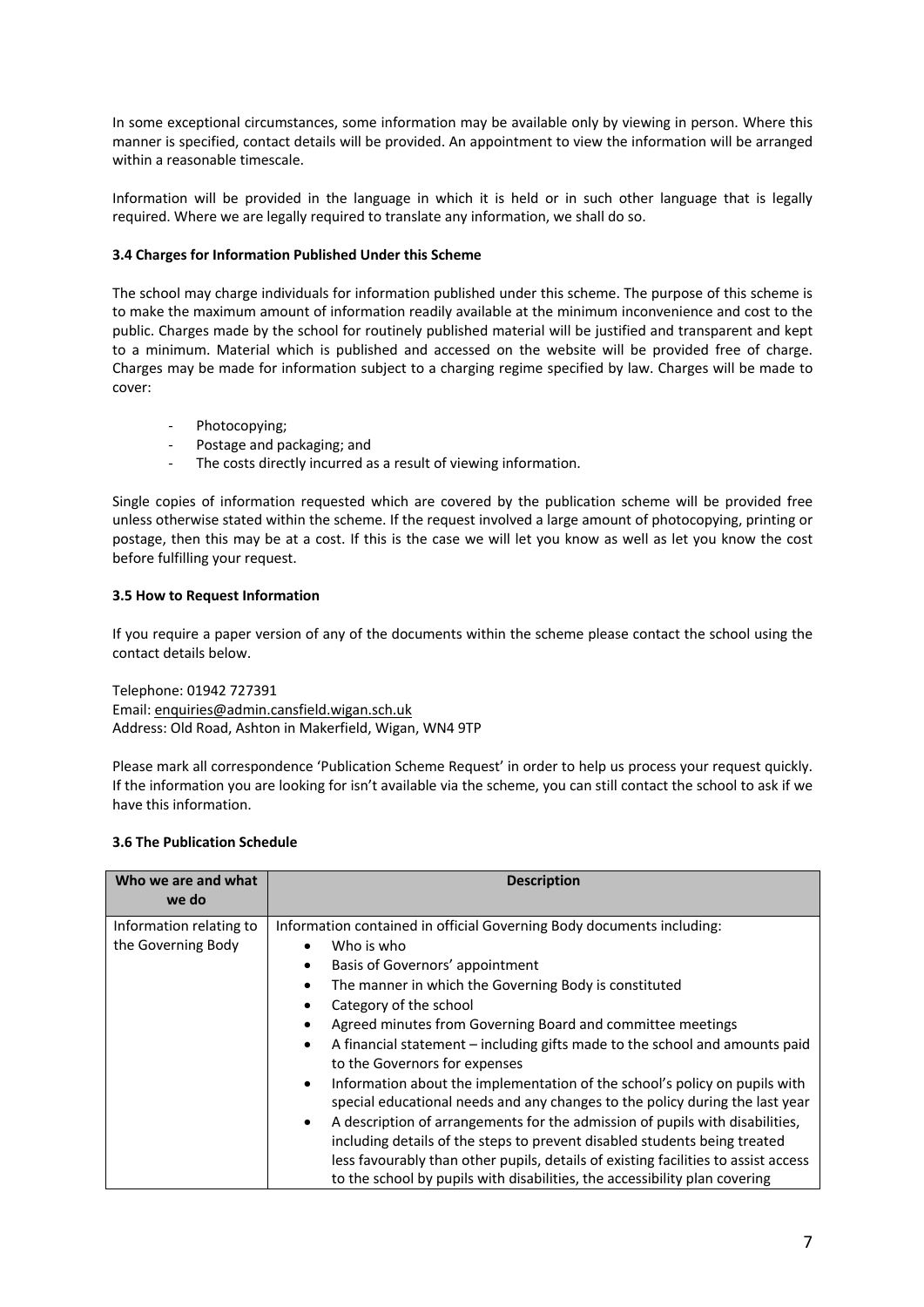|                                        | future policies for increasing access by those with disabilities to the school<br>A statement of policy on whole staff development identifying how teacher's<br>$\bullet$<br>professional development impacts on teaching and learning.<br>Number of pupils on roll and rates of pupils authorised and unauthorised<br>$\bullet$ |
|----------------------------------------|----------------------------------------------------------------------------------------------------------------------------------------------------------------------------------------------------------------------------------------------------------------------------------------------------------------------------------|
|                                        | absence<br>National curriculum assessment results for appropriate key stages with<br>$\bullet$<br>national summary figures                                                                                                                                                                                                       |
|                                        | Instrument of governance, including the date it takes effect<br>$\bullet$                                                                                                                                                                                                                                                        |
|                                        | The term of office of each category of Governor if it lasts less than 4 years<br>$\bullet$<br>and the name of anybody entitled to appoint any category of Governor                                                                                                                                                               |
| About the school<br>(available via the | The name, address, website and telephone number of the school and the<br>٠<br>type of school                                                                                                                                                                                                                                     |
| website)                               | The name of the school Headteacher                                                                                                                                                                                                                                                                                               |
|                                        | The school's staffing structure<br>$\bullet$                                                                                                                                                                                                                                                                                     |
|                                        | Information about the school's policy on providing for pupils with special<br>$\bullet$<br>educational needs                                                                                                                                                                                                                     |
|                                        | Statement on the school's aims and values<br>٠                                                                                                                                                                                                                                                                                   |
|                                        | Information on the school policy on admissions<br>$\bullet$                                                                                                                                                                                                                                                                      |
|                                        | School term dates, times and attendance<br>٠                                                                                                                                                                                                                                                                                     |
|                                        | Uniform                                                                                                                                                                                                                                                                                                                          |
|                                        | Number of pupils on roll and rates of student absence                                                                                                                                                                                                                                                                            |

| What we spend and how we<br>spend it        | <b>Description</b>                                                                                                                                                                                             |
|---------------------------------------------|----------------------------------------------------------------------------------------------------------------------------------------------------------------------------------------------------------------|
| Financial statement for the                 | Relating to projected and actual income and expenditure, procurement,                                                                                                                                          |
| current and previous financial<br>year      | contracts and financial audit. Includes budget plans, financial statements<br>and financial audit reports                                                                                                      |
| Details of expenditure                      | Sets out details of items of expenditure over £5,000 including the cost,<br>name of supplier and information about the transaction                                                                             |
| Procurement and contracts                   | Details of the procurement and contracts the school has entered into or<br>details relating to the organisation who has carried out this process on the<br>school's behalf (for example, the Local Authority). |
| Pay policy                                  | A copy of the pay policy that the school uses to govern staff pay                                                                                                                                              |
| <b>Allowances</b>                           | Details of allowances and expenses that can be incurred by staff and<br>Governors                                                                                                                              |
| Pupil Premium                               | How the school uses the Pupil Premium                                                                                                                                                                          |
| Utilities and school running<br>expenditure | Details of the school's overheads and running costs                                                                                                                                                            |

| What our priorities are and<br>how we are doing | <b>Description</b>                                                                                                       |
|-------------------------------------------------|--------------------------------------------------------------------------------------------------------------------------|
|                                                 |                                                                                                                          |
| Ofsted report                                   | A published report of the outcome of our latest Ofsted inspection                                                        |
| Performance management                          | Statement of procedures adopted by the Governing Body relating to the                                                    |
| procedures                                      | performance management of staff and the annual report of the<br>Headteacher on the effectiveness of appraisal procedures |
| Charging and remissions                         | A statement of the school's policy with respect to charges and remissions                                                |
| policies                                        | for any optional extra or board and lodging for which charges are permitted,                                             |
|                                                 | for example school publication, music tuition, trips                                                                     |
| Health and Safety Policy                        | Statement of general policy with respect to health and safety at work of                                                 |
|                                                 | employees (and others) and the organisation and arrangements for carrying                                                |
|                                                 | out the policy                                                                                                           |
| Staff conduct, discipline and                   | Statement of procedure for regulating conduct and discipline of school staff                                             |
| grievance                                       | and procedures by which staff may seek redress for grievance                                                             |